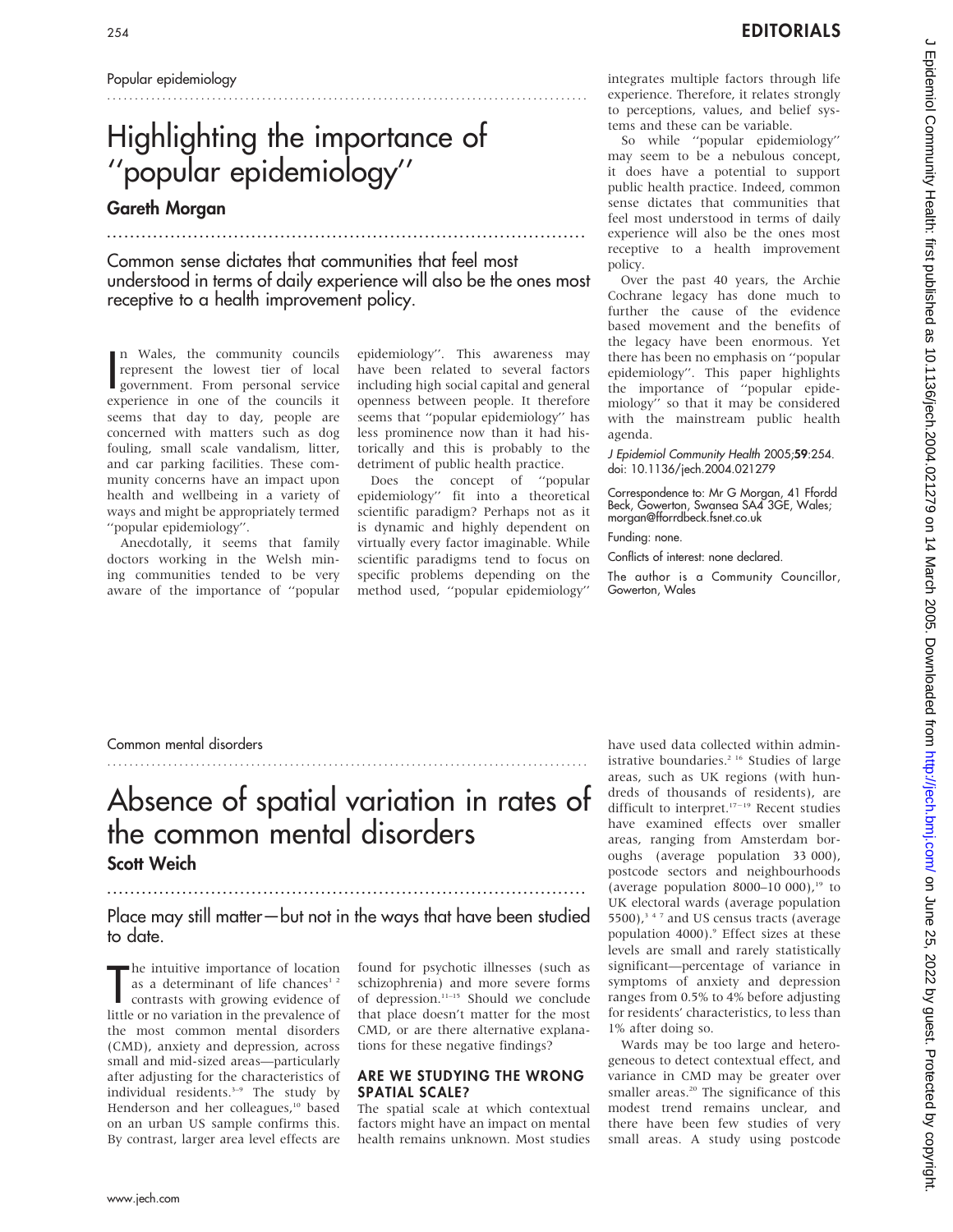units (average population 150) in South Wales (Glyn Lewis, personal communication) found results that differed little from those across UK electoral wards. ''Neighbourhood'' remains notoriously difficult to define.<sup>21</sup> While some studies have defined neighbourhoods using natural boundaries, $2^{22-24}$  others have used ''neighbourhood'' to describe administrative units such as US census tracts.25–27 Other studies avoid this altogether, asking survey respondents to make implicit judgements about boundaries of ''their neighbourhood'' or ''their area''.28

One notable finding is substantial between household variation in rates of CMD in Britain, although most studies overlook this as a discrete level.3 5 14 In a national study, over 10% of variance in score on the 12 item general health questionnaire occurred at household level. This finding was not changed, even by adjusting for characteristics of individuals (including marital status, ethnicity, education, employment status, financial strain, and the number of current physical health problems), households (income, car access, housing tenure, social class, composition), or wards.4 This finding remains unexplained, but could be attributable to exposures operating at a spatial level between ward and household.

#### ARE WE STUDYING THE WRONG EXPOSURES?

As most studies are secondary analyses,<sup>2</sup> places are often characterised using census based aggregate measures of the population composition. The most commonly used measures are those reflecting prevailing socioeconomic circumstances, such as (un)employment, housing tenure, and proportion of single adult households, either singly or in combination,<sup>5 6 9 10</sup> or income inequality.10a None of these is associated with the prevalence of CMD to a statistically significant degree after adjusting for individual characteristics.

''Contextual'' measures reflect characteristics of places rather than residents. The latter are rare in the literature, notable exceptions being studies with independent observations of the built environment.<sup>24 26</sup> <sup>27</sup> The distinction from compositional indices may not be clear cut,<sup>2</sup> as variables measured at the individual level (for example, educational attainment, employment) may be influenced by area characteristics (for example, quality of local schools, job opportunities, public transport). Unfortunately, the dearth of validated contextual measures precludes empirical investigation of this hypothesis. The work of MacIntyre and her colleagues, who are developing measures of place based on needs, represents a major empirical advance.<sup>28</sup>

Summary statistics from surveys of residents' perceptions of their local environment<sup>25</sup> <sup>29</sup> are one alternative to census based descriptors. This approach is common in social capital research, which has been criticised theoretically and empirically (Health Development Agency, 2004). Another approach has been to classify small areas according to a particular characteristic. Several UK studies have found a higher prevalence of CMD among those living in ''urban'' (compared with ''rural'' or ''suburban'') areas.30–33 Suicide rates are also higher in urban than rural areas of Britain,<sup>34</sup> although this gradient may be falling.<sup>35</sup> In Sweden, a study of the entire population aged 25–64 found a statistically significant linear association between increasing population density and rates of first admission for depression.<sup>15</sup> By contrast, studies in New Zealand,<sup>36</sup> USA,<sup>37</sup> Scandinavia,<sup>33</sup> and Canada<sup>38</sup> found no evidence of statistically significant urban-rural differences in CMD prevalence. These inconsistencies may be partly methodological, especially given varying definitions of ''urban'' and ''rural''. Cross national comparisons are difficult given historic, socioeconomic, and ethnic differences in rural and urban populations in different countries.<sup>39</sup>

Population density (for example, Sundquist et  $al^{15}$  and Wang<sup>38</sup>) may fail to capture aspects such as geographical remoteness,<sup>35</sup> and some researchers have resorted to subjective or impressionistic definitions.<sup>31</sup> <sup>33</sup> The assumption that rural residents are less deprived and healthier than their urban counterparts has also been challenged statistically. Rural wards (in the UK) are smaller, and have greater internal (between individual) variability with respect to deprivation than urban wards. While rural areas are more internally heterogeneous, even over areas smaller than wards, there is less variation in deprivation between rural areas than their urban counterparts.40 Associations between area level socioeconomic deprivation and worse health emerge for rural areas when wards are aggregated to approximate the greater size of urban wards.<sup>40</sup>

#### ARE WE STUDYING THE WRONG OUTCOMES?

Reliance on secondary analysis and the need for large samples means that most studies use self report measures of anxiety and depression symptoms. In studies of individual socioeconomic status and CMD, larger effect sizes are observed in studies that use standardised clinical interviews.<sup>41 42</sup> The same may also be true for place and CMD.<sup>14</sup> Standardised clinical interviews might capture more severe episodes of disorder, and be less prone to ''false positives'' arising from mild or transient disturbance, or physical ill health. However, traditional objections to findings not based on clinical diagnostic categories are lessened by evidence that CMD are most validly represented as a single dimension encompassing comorbid anxiety and depression.<sup>43-45</sup> One important problem is that measures such as the general health questionnaire may be prone to socioeconomic response bias, with those in lower occupational grades underreporting symptoms.46

The dearth of prospective studies is striking. This is especially problematic in studies of chronic or recurrent disorders such as anxiety and depression, because cross sectional studies may conceal associations between risk factors and either the onset or outcome of episodes of disorder. Evidence that socioeconomic adversity is associated with longer episodes of the CMD but not episode onset<sup>47-49</sup> suggests that episode duration should be longer in areas with the highest levels of socioeconomic deprivation.

## ARE OUR MODELS MISSPECIFIED?

Substantial variance in CMD at household level is little changed by controlling for a host of household and individual level characteristics. As this variance remains unexplained, our models remain incomplete. The findings at household level are consistent with spousal similarity in depressive symptoms,<sup>50</sup> and intra-household processes warrant scrutiny.

The effects of place may also vary with individual and households characteristics.2 This is reflected in an urban excess of CMD only among those who were economically inactive,<sup>51</sup> variation in suicide rates with area level and individual socioeconomic factors, particularly unemployment, $52 53$  and interaction between ethnicity and urban/rural location in the association with depressive symptoms among those living in poverty in the USA.<sup>54</sup> Thus, place may only affect those with specific vulnerabilities.<sup>13</sup>

#### ARE WE ASKING THE WRONG QUESTIONS?

It is inconceivable that the effects of place on mental health are instantaneous, and cross sectional studies are arguably the least informative. The most potent risk factors may be those operating during childhood.<sup>55</sup> Educational and employment opportunities vary considerably between places. Adjusting for the socioeconomic characteristics of residents overlooks the fact that these are likely to be determined in part by where they live (or have lived). We know that deprived people live in deprived places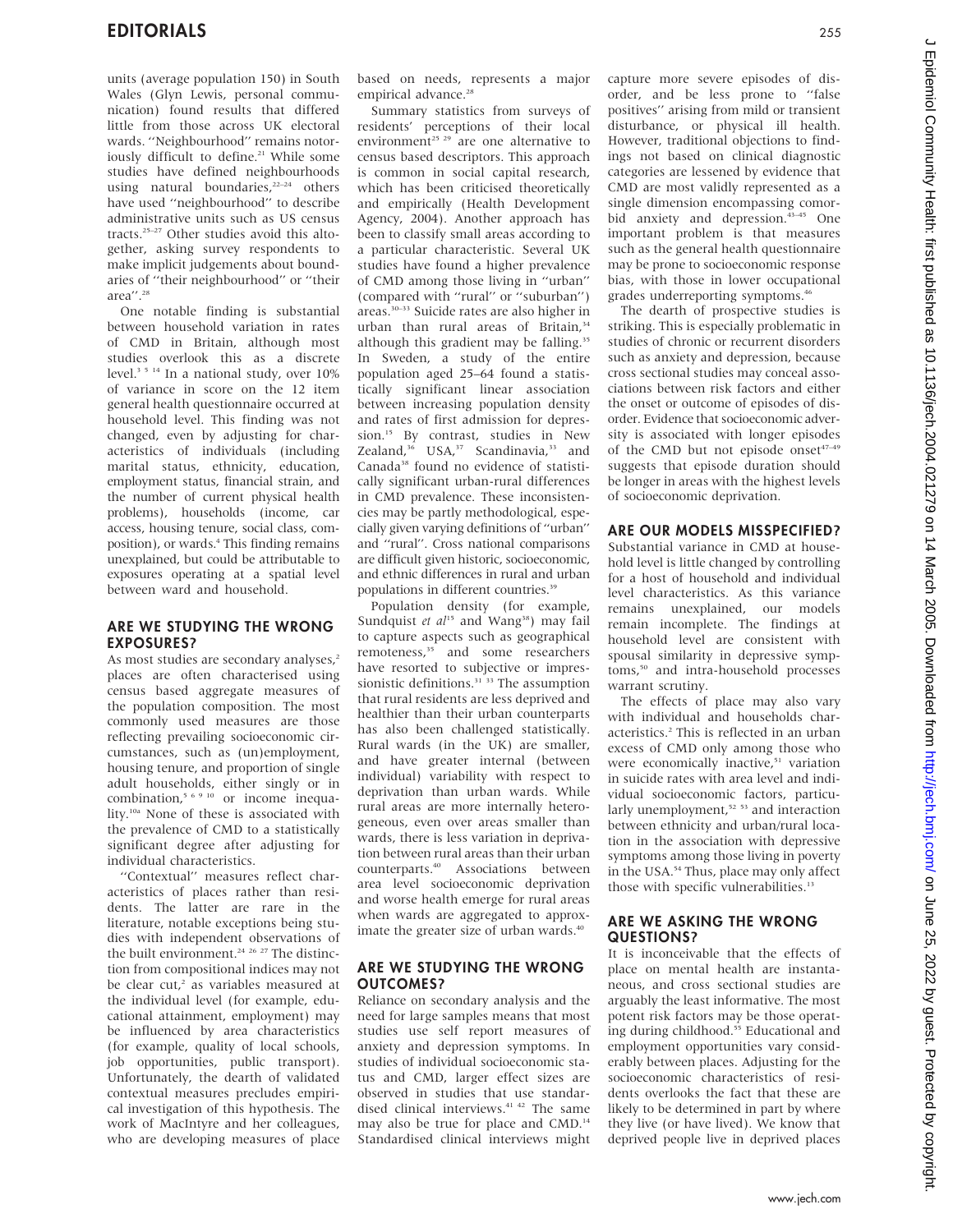more about residential mobility, who moves between areas, why they move, and what effect this has on their health. The health effects of residential mobility (or lack thereof)—like those of place more generally—may vary with individual circumstances, including health.<sup>56</sup>

## **CONCLUSIONS**

There is little cross sectional variance in the prevalence of the CMD between areas with populations of 5000–8000 in the UK, Netherlands, and USA. Such areas may be too large to observe effects at a very localised level. Substantial variance at the household level may provide partial support for this view.

Place may still matter—but not in ways that have been studied to date. Anxiety and depression are important public health problems in their own right, and their prevalence is not declining. These conditions are also associated with mortality and physical morbidity, particularly cardiovascular disease. As acute and chronic environmental stressors are potent drivers of onset and outcome, living in places with fewer amenities, or where personal safety is less secure, might lead to higher rates of psychiatric morbidity. Alternatively, risk may be confined to those with specific vulnerabilities, or those exposed to such environments at developmentally critical times. If this is so, modifying the physical or social environments could lead to substantial reductions in rates of the most common mental disorders.

Most existing studies are limited by reliance on secondary and cross sectional data sources, administrative rather than natural geographical boundaries, and compositional measures of place. There is a need for more hypothesis driven primary research, and more measures of place that do not rely on residents' characteristics or perceptions of their locale, and that describe places at different spatial scales. Research needs to be longitudinal, based on population samples large enough to test hypotheses about interactions between people and places, and inclusive of household level exposures and outcomes.

#### J Epidemiol Community Health

2005;59:254–257. doi: 10.1136/jech.2004.027797

Correspondence to: Professor S Weich, Division of Health in the Community, Warwick Medical School, Medical School Building, University of Warwick, Coventry CV4 7AL, UK; s.weich@warwick.ac.uk

### REFERENCES

1 Dorling D. Anecdote is the singular of data. Environment and Planning A 2001;33:1335–40.

- 2 MacIntyre S, Ellaway A, Cummins S. Place effects on health: how can we conceptualise, operationalise and measure them? Soc Sci Med 2002;55:125–39.
- 3 McCulloch A. Ward-level deprivation and individual social and economic outcomes in the British household panel study. Environment and Planning A 2001;33:667–84.
- 4 Weich S, Holt G, Twigg L, Lewis G, et al. Geographical variation in the prevalence of common mental disorders in Britain: a multilevel investigation. Am J Epidemiol 2003;157:730–7.
- 5 Wainwright NWJ, Surtees PG. Places, people and their physical and mental functional health. J Epidemiol Community Health 2003;58:333–9.
- 6 Reijneveld SA, Schene AH. Higher prevalence of mental disorders in socioeconomically deprived urban areas in the Netherlands: community or personal disadvantage? J Epidemiol Community .<br>Health 1998;**52**:2–7
- 7 Wainwright NWJ, Surtees PG. Area and individual circumstances and mood disorder
- prevalence. *Br J Psychiatry* 2004;**185**:227–32.<br>8 **Pickett KE**, Pearl M. Multilevel analyses of neighbourhood socioeconomic context and health outcomes: a critical review. J Epidemiol Community Health 2001;55:111–22.
- Ross CE. Neighborhood disadvantage and adult depression. J Health Soc Behav 2000;41:177–87.
- 10 Henderson C, Diez Roux AV, Jacobs Jr DR, et al. Neighbourhood characteristics, individual level socioeconomic factors, and depressive symptoms in young adults: the CARDIA study. J Epidemiol Community Health 2005;59:322-8.
- 10a Weich S, Lewis E, Jenkins SP. Income inequality and the prevalence of common mental disorders in Britain. Br J Psychiatry 2001;178:222–7.
- 11 van Os J, Driessen G, Gunther N, et al. Neighbourhood variation in incidence of schizophrenia. Br J Psychiatry 2000;176:243-8.
- 12 Boydell J, van Os J, McKenzie K, et al. Incidence of schizophrenia in ethnic minorities in London: ecological study into interactions with the environment. BMJ 2001;323:1336–40.
- 13 van Os J. Does the urban environment cause psychosis? Br J Psychiatry 2004;184:287-8.
- 14 Silver E, Mulvey EP, Swanson JW. Neighborhood structural characteristcs and mental disorder: Faris and Dunham revisited. Soc Sci Med 2002;55:1457–70.
- 15 Sundquist K, Frank G, Sundquist J. Urbanisation and incidence of psychosis and depression. Follow-up of 4.4 million women and men in Sweden. Br J Psychiatry 2004;**184**:293–8.
- 16 Mitchell R. Multilevel modeling might not be the answer. Environment and Planning A 2001;33:1357–60.
- Lewis G, Booth M. Regional differences in mental health in Great Britain. J Epidemiol Community Health 1992;46:608-11.
- 18 Duncan C, Jones K, Moon G. Psychiatric morbidity: a multilevel approach to regional variation in the UK. J Epidemiol Community Health 1995;49:290–5.
- 19 Skapinakis P, Lewis E, Araya R, et al. Mental health inequalities in Wales, UK: a multilevel investigation of the affect of area deprivation. Br J Psychiatry (in press).
- 20 Reijneveld SA, Verheij RA, de Bakker DH. The impact of area deprivation on differences in health: does the choice of the geographical classification matter? J Epidemiol Community Health 2000;54:306–13.
- 21 Burrows R, Bradshaw J. Evidence-based policies and practice. Environment and Planning A 2001;33:1345–8.
- 22 Birtchnell J, Masters N, Deahl M. Depression and the physical environment: a study of young married women on a London housing estate. Br J Psychiatry 1988;153:56-64.
- 23 Halpern D. Mental health and the built environment. London: Taylor and Francis, 1995.
- 24 Weich S, Blanchard M, Prince M, et al. Mental health and the built environment: a cross-sectional survey of individual and contextual risk factors for depression. Br J Psychiatry 2002;180:428-33.
- 25 Sampson RJ, Raudenbush SW, Earls F. Neighborhoods and violent crime: a multilevel study of collective efficacy. Science 1997;277:918–24.
- 26 Cohen D, Spear S, Scribner R, et al. "Broken windows'' and the risk of gonorrhea. Am J Public Health 2000;90:230–6.
- 27 Hembree C, Galea S, Ahern J, et al. The urban built environment and overdose mortality in New York City neighborhoods. Health and Place 2005;11:147–56.
- 28 MacIntyre S, Ellaway A, Hiscock R, et al. What features of the home and the area might help to explain the observed relationships between housing tenure and health? Evidence from the west of Scotland. Health and Place 2003;9:207–18.
- 29 Cohen DA, Farley TA, Mason K. Why is poverty unhealthy? Social and physical mediators. Soc Sci Med 2003;57:1631–41.
- 30 Lewis G, Booth M. Are cities bad for your mental health? Psychol Med 1994;24:913–16.
- 31 Meltzer H, Gill B, Petticrew M. The prevalence of psychiatric morbidity among adults aged 16–64 living in private households in Great Britain. London: HMSO, 1995.
- 32 Paykel ES, Abbott R, Jenkins R, et al. Urban-rural mental health differences in Great Britain: findings from the national morbidity survey. Psychol Med 2000;30:269–80.
- 33 Lehtinen V, Michalak E, Wilkinson C, et al. Urban-rural differences in the occurrence of female depressive disorder in Europe. Soc Psychiatry Psychiatr Epidemiol 2003;38:283–9.
- 34 Saunderson T, Haynes R, Langford IH. Urbanrural variations in suicides and undetermined deaths in England and Wales. J Public Health Med 1998;20:261–7.
- 35 Middleton N, Gunnell D, Frankel S, et al. Urban-rural differences in suicide trands in young adults: England and Wales, 1981–1998. Soc Sci Med 2003;57:1183–94.
- 36 Romans-Clarkson SE, Walton VA, Herbison GP, et al. Psychiatric morbidity among women in urban and rural New Zealand: psycho-social correlates. Br J Psychiatry 1990;156:84–91.
- 37 Blazer D, George LK, Landerman R, et al. Psychiatric disorders: a rural/urban comparison. Arch Gen Psychiatry 1985;42:651–6.
- 38 Wang JL. Rural-urban differences in the prevalence of depression and associated impairment. Soc Psychiatry Psychiatr Epidemiol 2004;39:19–25.
- 39 Costello EJ, Keeler GP, Angold A. Poverty, race/ ethnicity, and psychiatric disorder: a study of<br>rural children. A*m J Public Health* 2001;91:1494–8.
- 40 Haynes R, Gale S. Deprivation and poor health in rural areas: inequalities hidden by averages. Health and Place 2000;6:275–85.
- 41 Blazer DG, Kessler RC, McGonagle KA, et al. The prevalence and distribution of major depression in a national community sample: the national comorbidity survey. *Am J Psychiatry*<br>1994;**151**:979–86.
- 42 Singleton N, Bumpstead R, O'Brien M, et al. Psychiatric morbidity among adults living in private households, 2000. London: TSO, 2001.
- 43 Krueger RF. The structure of the common mental disorders. Arch Gen Psychiatry 1999;56:921–6.
- 44 **Vollebergh WAM**, ledema J, Bijl RV, *et al.* The structure and stability of common mental disorders. Arch Gen Psychiatry 2001;58:597–603.
- 45 Kendell R, Jablensky A. Distinguishing between the validity and utility of psychiatric diagnoses. Am J Psychiatry 2003;160:4–12.
- 46 Stansfeld SA, North FM, White I, et al. Work characteristics and psychiatric disorder in civil servants in London. J Epidemiol Community Health 1995;49:48-53.
- Weich S, Lewis G. Poverty, unemployment and common mental disorders: population-based cohort study. BMJ 1998;317:115–19.
- 48 Lorant V, Deliège D, Eaton W, et al. Socioeconomic inequalities in depression: a meta-
- analysis. *Am J Epidemiol* 2003;**157**:98–112.<br>49 **Hauck K**, Rice N. A longitudinal analysis of mental health mobility in Britain. Health Econ 2004;13:981–1001.
- 50 Dufouil C, Alpérovitch A. Couple similarities for cognitive functions and psychological health. J Člin Epidemiol 2000;**53**:589–93.
- 51 Weich S, Twigg L, Holt G, et al. Contextual risk factors for the common mental disorders in